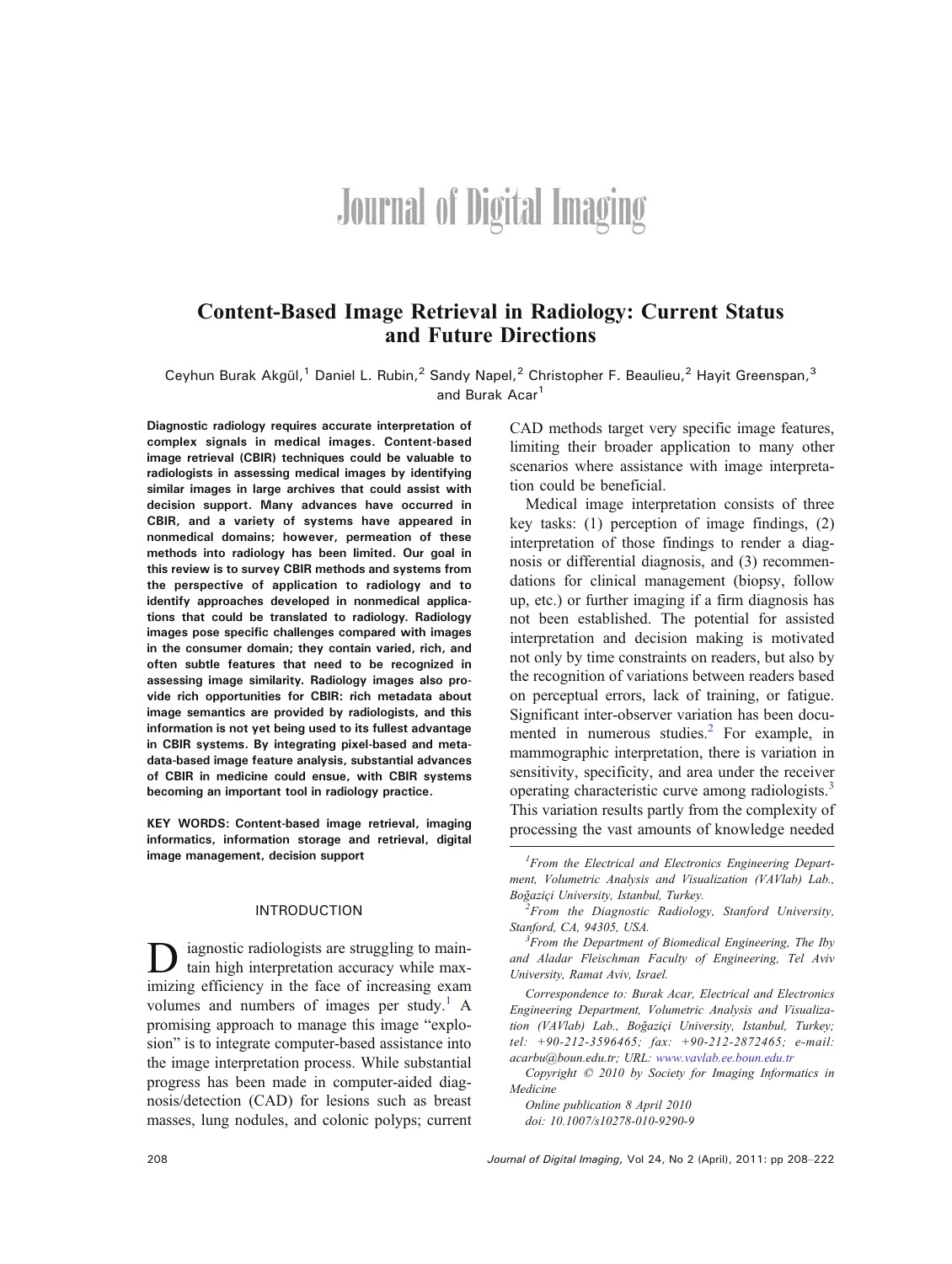<span id="page-1-0"></span>to interpret imaging findings. Much of radiological practice is currently not based on quantitative image analysis, but on "heuristics" to guide physicians through rules-of-thumb.<sup>[4](#page-12-0)</sup> Such heuristics can fail in a variety of circumstances where combinations of features related to diagnosis do not fit expected patterns and practitioners do not recognize the impact of such circumstances. In addition, the heuristics and their use are subject to inter- and intra-reader variability.

While CAD systems are primarily designed to enhance the perceptual component of image interpretation and have been developed for several domains of radiology, $5$  decision support systems are much broader; they do not focus on detection, but rather on the reasoning process that radiologists go through after detecting an abnormality, often called a "finding." Decision support integrates the imaging finding(s) with a formal model (or knowledge base) representing disease processes, ideally aiding arrival at an accurate diagnosis. $6,7$ Radiologists always utilize broader patient-specific or demographic knowledge, such as clinical history or results of other tests, in their decisionmaking processes; as such, it is expected that decision support systems would incorporate these data as well.

Another emerging technique that may assist radiology interpretation is content-based image retrieval (CBIR). In its broadest sense, CBIR helps users find similar image content in a variety of image and multimedia applications. CBIR applications in multimedia can save the user's time considerably in contrast to tedious, unstructured browsing. The role for CBIR in medical applications is potentially very powerful: in addition to enabling similarity-based indexing, this framework could provide computer-aided diagnostic support based on image content as well as on other metadata associated with medical images. However, despite its success outside medicine, CBIR has had little impact on radiology to date. Current work in image processing, medical informatics, and information retrieval domains provides building blocks that can markedly increase the relevance of CBIR to radiology practice in the future.

At present there is a substantial gap between CBIR, and its focus on raw image information, and decision support systems, which typically enter the workflow beyond the point of image analysis itself. This gap represents what we believe is a major opportunity to develop decision support systems that integrate image features exploited in CBIR systems. With such integration, CBIR may be a starting point for finding similar images based on pixel analysis, but the process would be augmented by inclusion of image and nonimage metadata as well as knowledge models, broadening the system from "image based search" to "patient" or "case-based" reasoning.<sup>[8](#page-12-0)</sup>

This article reviews the status of CBIR in radiology and highlights some challenges and opportunities to be addressed to achieve significant scientific and clinical impact in the years to come. In "Current CBIR Technology" section, we provide an overview of the CBIR technology along with a general description of its key components. In "[State-of-the-Art Medical CBIR Systems](#page-5-0)" section, we present an analysis of existing medical CBIR systems. The analysis has been carried out along several axes such as the way visual features are employed for content description, the methods to measure/quantify similarity between medical images, the use of statistical classifiers in a userinteractive context, and medical image segmentation. In "[Challenges and Opportunities for CBIR in](#page-8-0) [Radiology](#page-8-0)" section, we first point out the challenges faced by the generic CBIR technology in the radiology domain, and then we describe some of the opportunities to advance CBIR in context. In "[Strategies for Moving Forward in the Next](#page-10-0) [Decade](#page-10-0)" section, we propose a strategic vision to make CBIR operationally useful in radiology in the near future. "[Conclusions](#page-11-0)" section presents our conclusions.

## CURRENT CBIR TECHNOLOGY

Content-based image retrieval has been a vigorous area of research for at least the last two decades. The abundance of publications within this period reflects diversity among the proposed solutions and the application domains (see the extensive surveys in  $^{1}$ <sup>[9](#page-12-0)–[11](#page-12-0)</sup>). CBIR has been most successful in nonmedical domains, e.g., the QBIC system employed in the Russian Hermitage Museum ([http://www.hermitagemuseum.org/fcgi](http://www.hermitagemuseum.org/fcgi-bin/db2www/qbicSearch.mac/qbic?selLang=English)[bin/db2www/qbicSearch.mac/qbic?selLang=English\)](http://www.hermitagemuseum.org/fcgi-bin/db2www/qbicSearch.mac/qbic?selLang=English), the ALIPR [\(http://alipr.com](http://alipr.com)/) system enabling automatic photo tagging and visual search on the web, and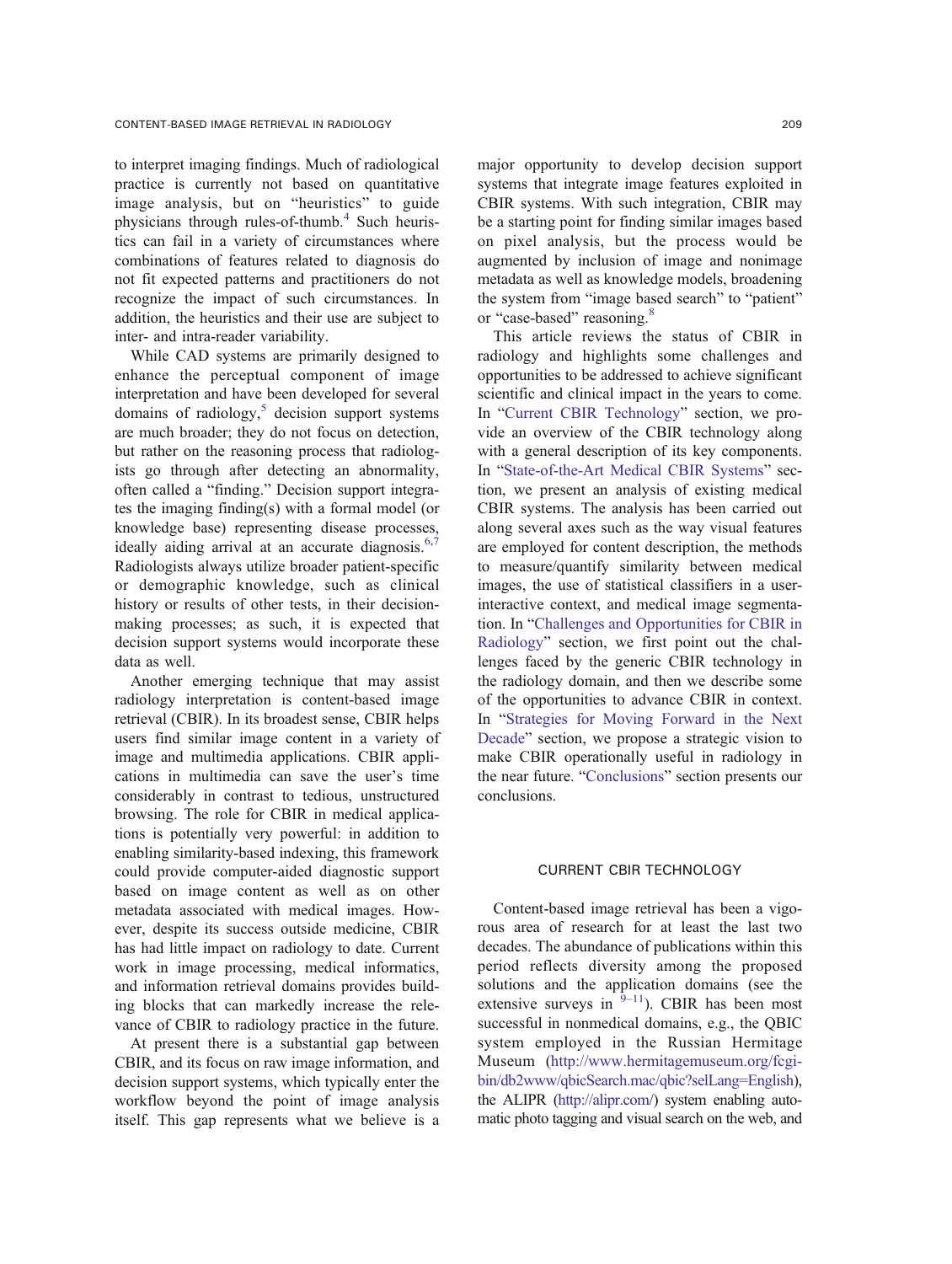the RIYA (<http://www.riya.com/>; [http://www.like.](http://www.like.com/) [com/\)](http://www.like.com/) system for visual shopping.

A generic CBIR system has two main components. The first component represents the visual information contained in image pixels in the form of image features/descriptors and aims at bridging the gap between the visual content and its numerical representation. These representations are designed to encode color and texture properties of the image, the spatial layout of objects, and various geometric shape characteristics of perceptually coherent structures within the image. The second component provides for assessment of similarities between image features based on mathematical analyses, which compare descriptors across different images. Ideally, the computed similarity measures should at least partly parallel the similarity between images when judged by the human visual system alone. In a typical CBIR system, database images are returned and displayed in decreasing order of their computed similarity to a query image provided by the user. Thus basically whatever the application domain is, a CBIR system must provide a means for (a) describing and recording the image content based on pixel/voxel information (image features/descriptors) and (b) assessing the similarity between the query image and the images in the database.

## Image Features/Descriptors

Image features/descriptors are derived from visual cues contained in an image. They are represented as alpha-numeric data in different formats such as vectors or graphs, which stand as compact surrogates for the visual content. One can distinguish two types of visual features. Photometric features exploit color and texture cues and they are derived directly from raw pixel intensities. Geometric features, on the other hand, make use of shape-based cues. In the following, we describe these cues in detail. Table [1](#page-3-0) provides a summary of visual features used in the medical domain.

Color The use of color cues in image description dates back to one of the earliest CBIR proposals.<sup>[12](#page-12-0)</sup> A global characterization of the image can be obtained by binning pixel color components (in an appropriate color space, e.g., hue–saturation– illumination) into a histogram  $13-16$  $13-16$  $13-16$  or by dividing the image into subblocks, each of which is then

attributed with the average color component vector in that block.<sup>17–[19](#page-12-0)</sup> While color is one of the visual cues often used for content description, $10,11$  most medical images are grayscale. True color-based characterization is applicable only where color photographs are used for diagnosis, such as in ophthalmology, pathology, and dermatology, or when color is used to scale flow velocities or intensity scales such as in nuclear cardiology. Thus for the majority of medical images, color features will not be useful in image retrieval.

Texture Texture features encode spatial organization of pixel values of an image region. The common practice to obtain texture-based descriptors is to invoke standard transform domain analysis tools such as Fourier transform, wavelets, Gabor, or Stockwell filters on local image blocks.<sup>14,15,[20](#page-12-0)–[22](#page-12-0)</sup> In addition, one can also derive the so-called Haralick's texture features such as energy, entropy, coarseness, homogeneity, contrast, etc., from a local image neighborhood<sup>[16,20](#page-12-0),[21,23,24](#page-12-0)</sup> or utilize linear system approaches such as simultaneous autoregressive models.[25](#page-13-0) In the medical domain, texture-based descriptors become particularly important as they can potentially reflect the fine details contained within an image structure. For example, cysts and solid nodules generally have uniform internal density and signal intensity characteristics, while more complex lesions and infiltrative disorders have heterogeneous characteristics. Some texture features may be below the threshold for humans to appreciate, and computers may be able to extract important texture and pattern information that is not readily visible.

Shape We use the term shape to refer to the information that can be deduced directly from images and that cannot be represented by color or texture; as such, shape defines a complementary space to color and texture. A powerful way of representing shape is through perceptually grouped geometric cues such as edges, contours, joints, polylines, and polygonal regions extracted from an image. Such a grouping can serve as a spatial layout or as a rough sketch by additional postprocessing. It has been successfully used in nonmedical domain by the CIRES [\(http://amazon.ece.utexas.edu/](http://amazon.ece.utexas.edu/~qasim/)∼qasim/) system,<sup>26</sup> which is based upon a combination of higher-level and lower-level computer vision principles. While the term lower-level refers to basic image features (color and/or texture, see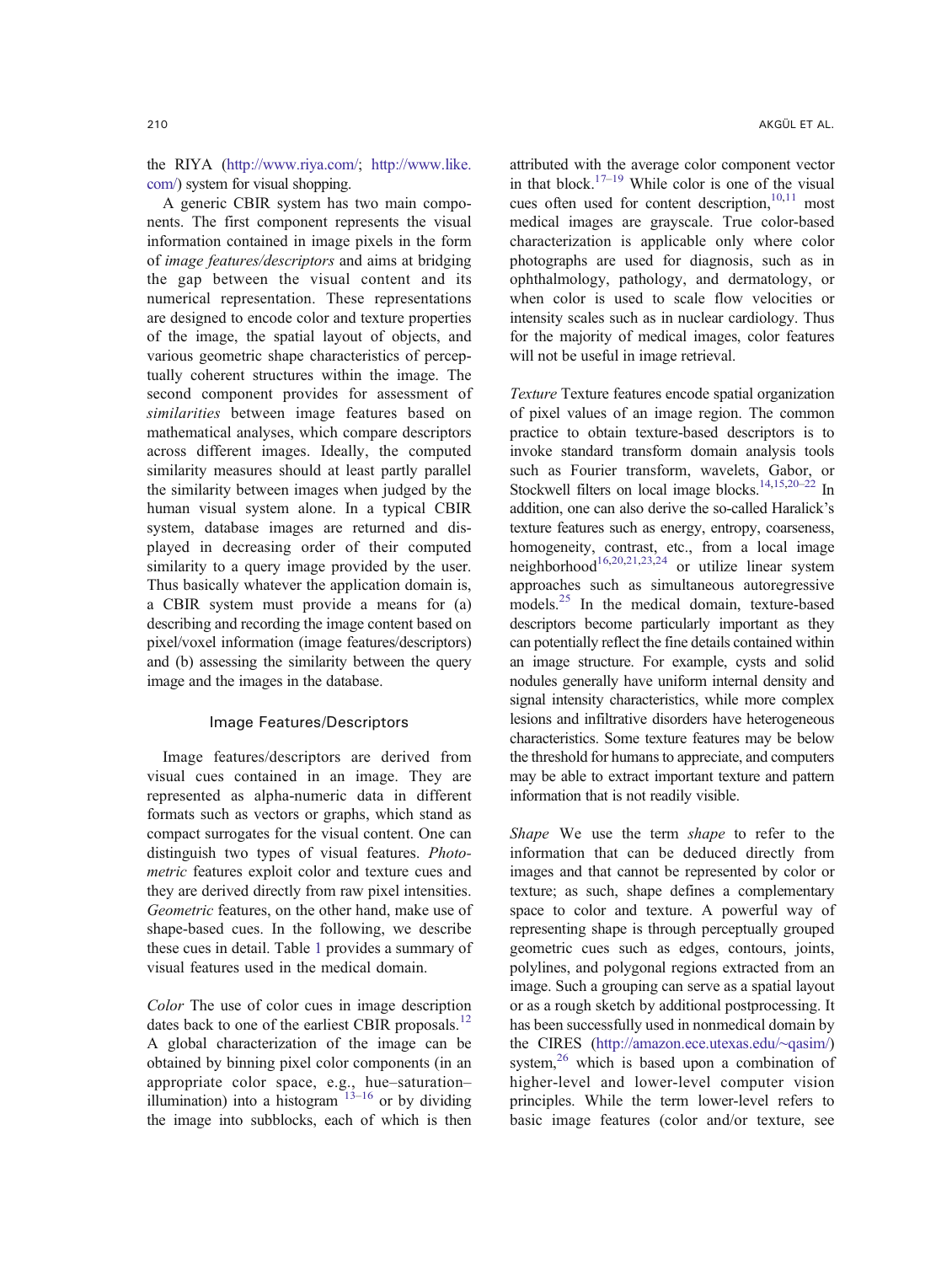<span id="page-3-0"></span>

| Category    | Representations/cues | Examples                                                                     |
|-------------|----------------------|------------------------------------------------------------------------------|
| Photometric | Grayscale and color  | Histograms <sup>13-16</sup>                                                  |
|             |                      | Moments <sup>21,24</sup>                                                     |
|             |                      | Block-based <sup>17-19</sup>                                                 |
|             | Texture              | Texture co-occurrence <sup>16,20,21,23,24</sup>                              |
|             |                      | Fourier power spectrum <sup>21</sup>                                         |
|             |                      | Gabor features <sup>15,20</sup>                                              |
|             |                      | Wavelet-based <sup>14</sup>                                                  |
|             |                      | Haralick's statistical features <sup>32</sup>                                |
|             |                      | Tamura features <sup>18</sup>                                                |
|             |                      | Multiresolution autoregressive model <sup>13</sup>                           |
| Geometric   | Point sets           | Shape spaces <sup>33</sup>                                                   |
|             | Contours/curves      | Polygon approximation <sup>34</sup>                                          |
|             |                      | Edge histograms <sup>16,24,32</sup>                                          |
|             |                      | Fourier-based <sup>13,16,34</sup>                                            |
|             |                      | Curvature scale space <sup>35</sup>                                          |
|             | <b>Surfaces</b>      | Level sets/distance transforms <sup>20,36</sup>                              |
|             |                      | Gaussian random fields <sup>37</sup>                                         |
|             | Regions and parts    | Statistical anatomical parts model <sup>38</sup>                             |
|             |                      | Wavelet-based region descriptors <sup>39</sup>                               |
|             |                      | Spatial distributions of ROIs <sup>40</sup>                                  |
|             | Other                | Global shape (size, eccentricity, concavity, etc.) <sup>16,17,32,41,42</sup> |
|             |                      | Morphological <sup>20,42,43</sup>                                            |
|             |                      | Location and spatial relationships <sup>17,20,41,42</sup>                    |

Table 1. A Summary of Image Features/Descriptors Used in the Medical Domain

above), higher-level analysis benefits from perceptual organization, inference and grouping principles to extract information describing the structural content of an image. In cases when the image contains object(s) that can be clearly separated from the background or surroundings, these geometric cues can be used to extract powerful complete shape descriptors. This approach has empirically proven to be very successful in applications such as visual shopping [http://www.riya.com/;](http://www.riya.com/) [http://www.](http://www.like.com/) [like.com/,](http://www.like.com/) logo and trademark retrieval, $27$  handwritten digit recognition, $27$  and retrieval of threedimensional computer models[.28](#page-13-0) Single object-based shape description has also been successfully employed in several medical CAD applications such as in CT colonography<sup>29,30</sup> and lung nodule detection.<sup>[31](#page-13-0)</sup>

A shape-based representation of the image content in the form of point sets, contours, curves, regions, or surfaces should be available for the computation of shape-based features. Such representations are not usually available in the data directly. Accordingly, as a first step of geometric feature computation, a suitable shape representation should be extracted from the pixel intensity information by region-ofinterest detection, segmentation, and grouping. In the medical context, the shape information is one of the strongest factors in detecting a certain disease/lesion or in understanding its evolution. Thus shape-based descriptors are likely to be useful to fulfill the fine detail requirement of medical image retrieval. However, most of the current medical CBIR systems do not exploit the full potential of the shape information as they either use indirect correlates of the shape cue such as texture measurements or employ very global and simple shape description schemes which are incapable of capturing the required classification granularity. The segmentation problem can be seen as the main obstacle toward the use of more elaborate methods for shape analysis. Objects of interests such as anatomical structures or lesions are embedded in complex and arbitrary backgrounds, in which case robust and automatic segmentation presents a great challenge.

In addition to the preceding quantitative visual features of the image content, there are semantic image features that can be derived from a human expert's observations—the radiologist viewing images. Radiologists describe a variety of information in images through annotations that provide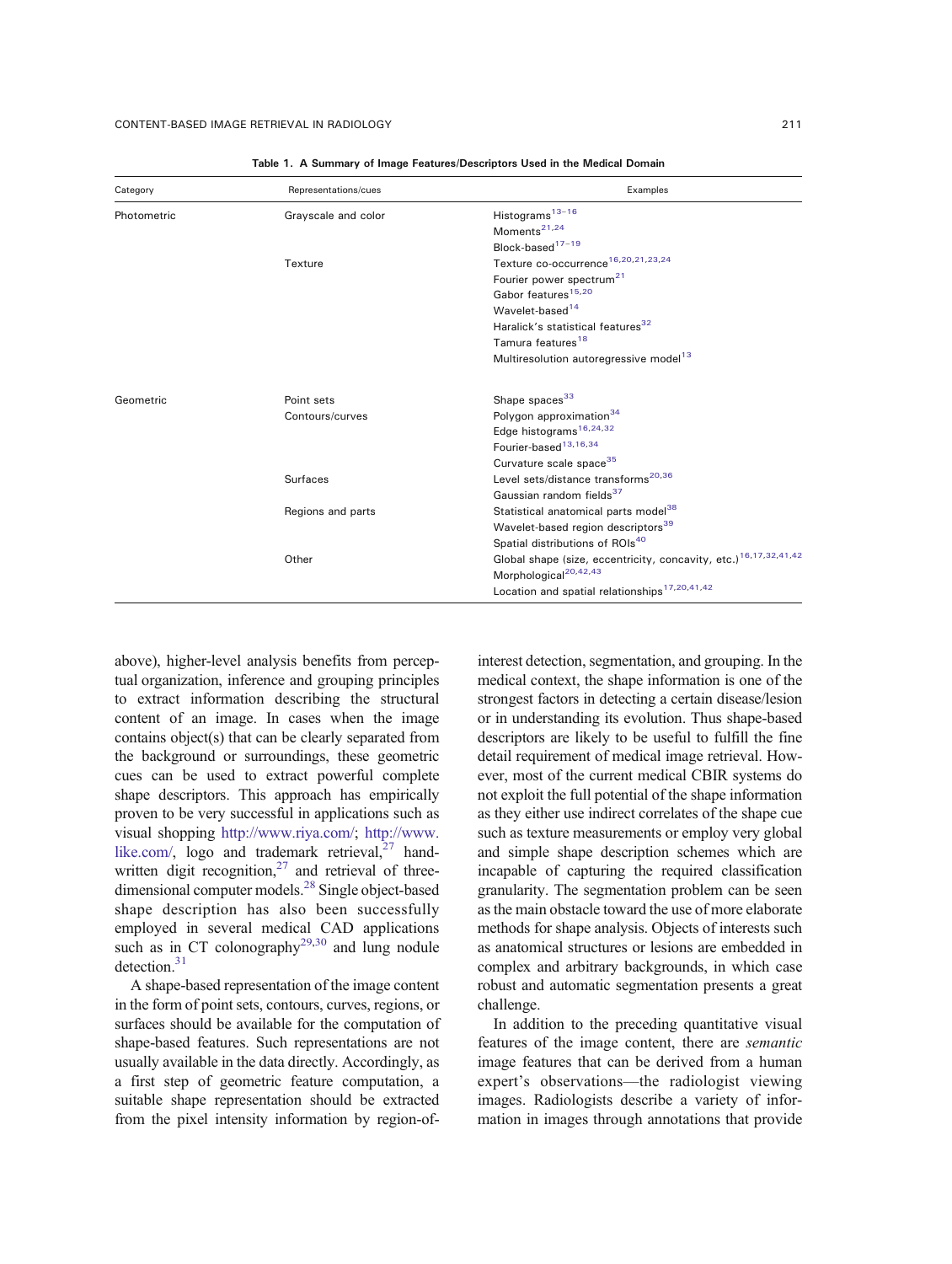essential semantics describing image content. In addition to these, images can be associated with related information about the individual from which the image was obtained, such as laboratory reports, clinical diagnosis, demographic information, etc. These image and nonimage data, acquired automatically or through manual annotations, are very informative to radiologists in providing their interpretations and thus could provide useful information for CBIR systems as well.

## Similarity Measures

Image similarity measures generally assess a distance between (sets of) image features. Intuitively, shorter distances correspond to higher similarity. The choice of metric depends on the type of image features/descriptors as well as on their representation.

The simplest feature representation is a highdimensional vector space. Metrics defined on vector spaces (e.g., the Euclidean distance) are common similarity measures. Many CBIR systems employ such vector distances due to their computational simplicity. Despite their popularity, distance definitions require the features to be continuous within a range for the computed distances to correspond to perceptually coherent similarities. This requirement is equivalent to assuming that a linear combination of two feature vectors is a valid feature vector corresponding to a valid shape (and/or a semantically similar image), which cannot be generalized. Instead, the metric used should define a convex space of semantically similar images. This calls for the concept of *manifolds* and manifold-learning techniques.  $44-46$  $44-46$  $44-46$ Furthermore, in cases where there are possible mismatches between corresponding dimensions of the above-mentioned feature vectors, the standard vector space metrics yield erroneous results. One such case is when the image content is described by multidimensional feature histograms, which are obtained by accumulating the count of feature vectors falling into a fixed number of bins of predefined size, this representation can be rendered more expressive by allowing the bins to vary in number and size. When comparing two such histograms, however, usual vector distances cannot capture true similarity since the bins are of different sizes and they are not aligned. The Earth

Mover's Distance  $(EMD)^{47}$  $(EMD)^{47}$  $(EMD)^{47}$  has been proposed as a solution. EMD takes the variable sizes of the bins into account and remedying the correspondence problem by computing the optimal alignment between the two multidimensional histograms.

Alternative to vector-based description, the graph-based representation of image features is a powerful technique that is capable of representing not only local color/texture/shape features, but also their interrelations such as their relative spatial distribution within the region-of-interest. They require a generic class of special computational approaches for similarity assessment, collectively referred to as graph matching.<sup>[48](#page-13-0)</sup>

In some medical applications, subtle geometrical differences between imaged structures may be of diagnostic importance to experts. In such cases, a promising approach is to define similarity through the notion of elastic deformations required to transform one shape into another.<sup>[49,50](#page-13-0)</sup> The energy required to transform one shape into another is assumed to be inversely proportional to similarity.

Similarity can also be measured through the use of statistical classifiers that categorize new instances using high-level information extracted from a training set of instances with known labels. This constitutes a promising attempt to close the so-called semantic gap between the visual descrip-tion of an image and its meaning.<sup>[11](#page-12-0)</sup> The semantics of an image, defined here as its possible interpretations, is task-dependent. It varies based on what is sought. Consequently, different classifiers need to be trained for different tasks, even on the same dataset. Assuming that the images in the database are categorized, one can employ this measure of attachment as a pseudo-similarity measure between the test image and all those in the database. The limitation is that a fixed set of labels is required. Relevance feedback techniques that have been widely investigated in nonmedical domains $51-54$  $51-54$  $51-54$ address this limitation by more flexible usercentric labeling schemes. In relevance feedback, during the search session, the user labels a few database items that he/she thinks relevant or irrelevant to his/her query. These labeled items, when employed with multiple-instance learningbased approaches, can serve as high-level information about what the user has in mind in that particular search session. More specifically, the query model can be iteratively updated so that the similarity measure can be refined implicitly as in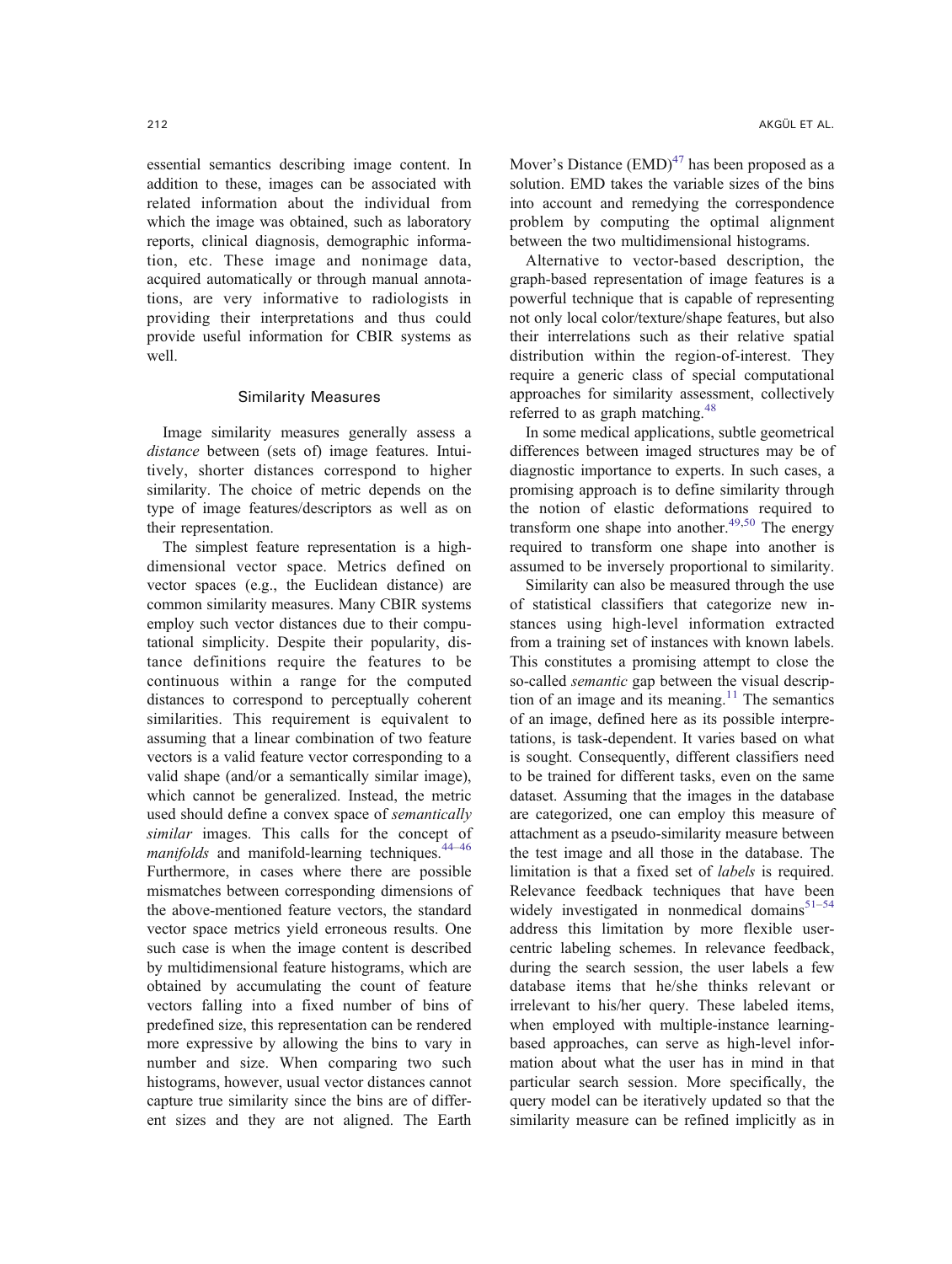<span id="page-5-0"></span>the Accio! system<sup>[52](#page-13-0)</sup> or the retrieval machine can directly optimize the parameters of the similarity model via statistical learning as in.<sup>[51,54](#page-13-0)</sup> Either way, the requirement of a fixed set of labels is removed since the labels are user-specific and sessiondependent. While tested only in a few medical retrieval systems (see "[Relevance Feedback](#page-8-0)" section), relevance feedback can potentially offer several advantages in the medical domain.

## STATE-OF-THE-ART MEDICAL CBIR SYSTEMS

Table [2](#page-6-0) presents a summary of a large set of current systems. The table is organized in five columns addressing the most important four components of a medical CBIR system and the imaging modality the system is designed for. The modality defines the type of information that can be extracted from medical images. This limits usable image representations and features. Consequently, the modality targeted by a medical CBIR system is important. Few medical CBIR systems support multimodality.<sup>[15](#page-12-0)[,55,56](#page-13-0)</sup> We have included some selected medical image classification systems as their components are relevant to CBIR, which can alternatively be viewed as a classification task with respect to the query image.

## Image Descriptors

We grouped image descriptors into three operational categories: general, mixed, and specialized descriptors.

General descriptors, such as color, texture, pixel/gradient histograms, etc., are commonly used in all CBIR systems, irrespective of the application domain. They form generic and rather robust feature sets. Since no a priori domain-specific knowledge is exploited in their computation, they are primarily used with vector distance-based similarity analyses<sup>[14,](#page-12-0)[40,55,57](#page-13-0)</sup> in high-dimensional feature vector spaces or with statistical classi-fiers.<sup>[21](#page-12-0),[24](#page-12-0)[,32,40](#page-13-0),[55,57,58](#page-13-0)</sup> However, in a few cases, these general descriptors have been used with elastic deformation-based<sup>[59](#page-13-0)</sup> and graph matching-based<sup>[55](#page-13-0)</sup> similarity analyses. In the former case, a descriptor is continuously deformed into another so that the deformation energy serves as a similarity measure between the two descriptors. In the latter case, general descriptors describe segmented image regions that are represented as attributed nodes of a graph.

Mixed descriptors not only use the general descriptors but also the annotations.<sup>[15,17](#page-12-0)[,56,60](#page-13-0)</sup> Manual or automatic, the type of annotations may vary from textual descriptions of image to diagnoses. Annotations are very powerful descriptors in filling the semantic gap in CBIR systems. For instance in [56,](#page-13-0) the system ([http://www.dim.hcuge.](http://www.dim.hcuge.ch/medgift/) [ch/medgift/](http://www.dim.hcuge.ch/medgift/)) aims at bringing the standard information technology tools and infrastructures within the reach of medical practitioners. The strategy adopted in its retrieval implementation relies on the GNU GIFT tool ([http://www.gnu.org/software/](http://www.gnu.org/software/gift/) [gift/](http://www.gnu.org/software/gift/)), which itself borrows ideas from the text retrieval domain. Accordingly, an image is considered as a document containing several visual words. Visual features derived from local and global color/texture cues are mapped to these keywords in order to describe the image in terms of a set of words. As such, the system relies on an annotation tool. With such a text-based description, the image retrieval problem turns into one of standard text-based information retrieval. In  $^{15}$ , the system adopts a content description approach similar to the one considered above. The description scheme relies upon a statistical learning framework, which extracts vocabularies of meaningful medical terms (VisMed terms) associated with the visual appearance of image samples. These terms are segmentation-free image regions described by color and texture features that are meaningful to medical practitioners and that can be learned statistically using a training set of manually cropped image regions. The learned VisMed terms are used to span a new indexing space. A medical image is indexed in terms of a compact spatial distribution (histogram), where each histogram bin corresponds to a VisMed term from the learned vocabulary, and thus has a semantic interpretation.

Specialized descriptors exploit the interrelations between feature sets based on domain-specific knowledge. The information that can be represented through the use of these interrelations is complementary to the other descriptors.<sup>[16](#page-12-0),[36,43,61](#page-13-0)</sup> For example in  $16$ , the system [\(http://cobweb.ecn.](http://cobweb.ecn.purdue.edu/~cbirdev/WEB_ASSERT/assert.html) purdue.edu/∼[cbirdev/WEB\\_ASSERT/assert.html\)](http://cobweb.ecn.purdue.edu/~cbirdev/WEB_ASSERT/assert.html) addresses the retrieval of pathology bearing regions (PBRs) in lung CT images by a humanin-the-loop approach. Starting from the well-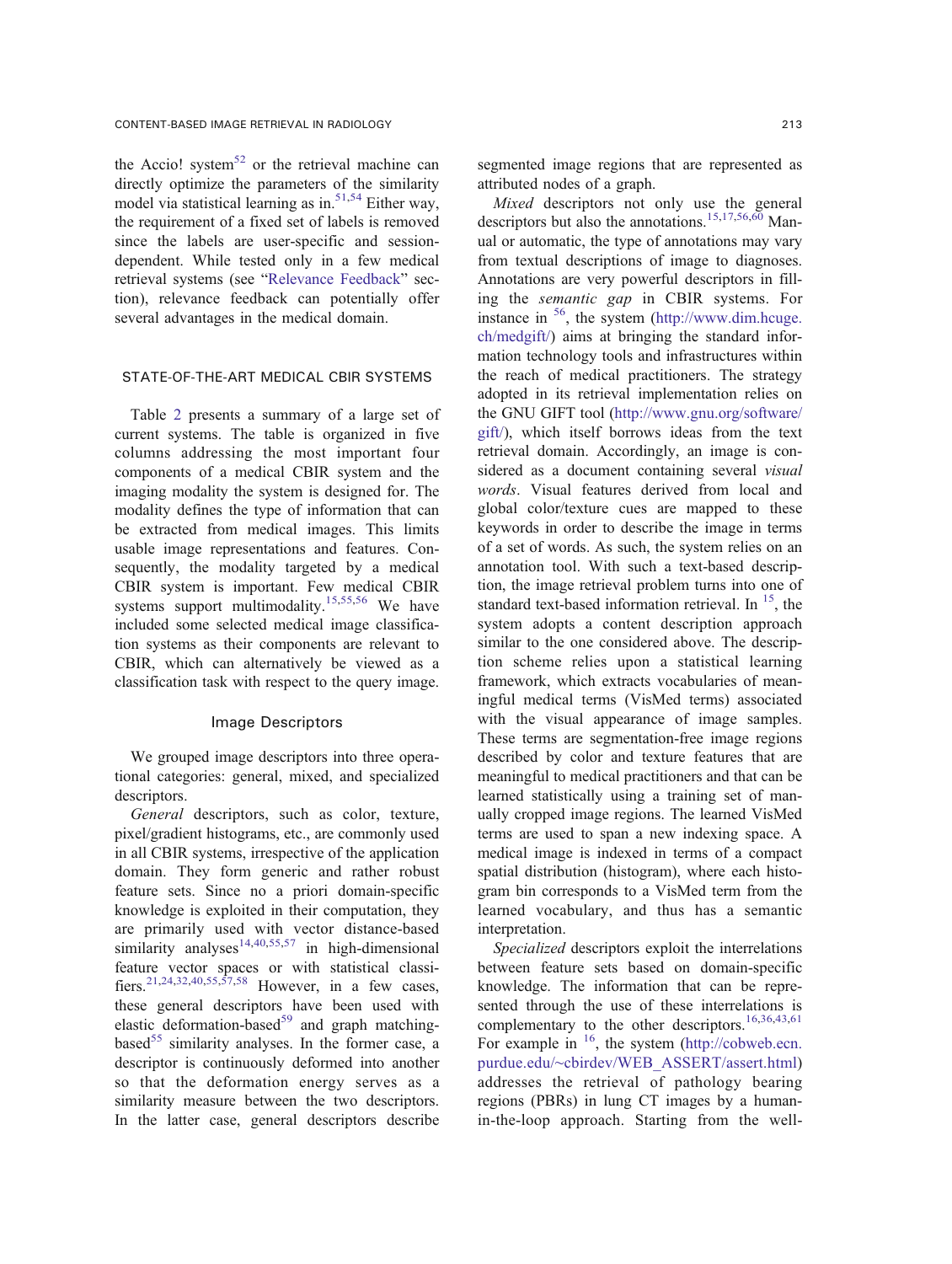<span id="page-6-0"></span>

| Ref. | Descriptors | Similarity measures                                   | Segmentation feedback | Relevance | Notes on modalities and datasets                                                                                                                                                          |
|------|-------------|-------------------------------------------------------|-----------------------|-----------|-------------------------------------------------------------------------------------------------------------------------------------------------------------------------------------------|
| 24   | General     | Classifier-based                                      |                       | Yes       | • 5,000 images from daily routine (a subset of imageCLEFmed)<br>· 20 categories (different organs, modalities, views)                                                                     |
| 21a  | General     | Classifier-based                                      | Manual                | No        | • 147 ROIs extracted from CT liver images                                                                                                                                                 |
| 32   | General     | Classifier-based                                      | Manual                | No        | • 76 control vs. 71 pathological<br>• 57 ROIs extracted from mammograms                                                                                                                   |
| 16   |             | Specialized Classifier-based                          | Interactive           | No        | • 37 benign vs. 20 malignant<br>• 302 lung CT images                                                                                                                                      |
| 15   | Mixed       | Classifier-based                                      |                       | No        | • 8 lung disease categories<br>• 8,725 images (Casimage <sup>b</sup> database)<br>• Medical retrieval task in imageCLEF 2004<br>• 26 query topics                                         |
| 34   |             | Specialized Procrustes                                | Manual                | No        | • NHANES II spine X-ray images<br>• 250 vertebra boundary profiles<br>• 10 categories of cervical and lumbar vertebra shapes                                                              |
| 17a  | Mixed       | Classifier-based                                      | Manual                | No        | • 150 endoscopy images<br>· Several classes from endoscopic findings/diagnoses                                                                                                            |
| 36a  |             | Specialized Classifier-based                          |                       | No        | • Brain MR images<br>• Hippocampus in schizophrenia (15 control vs. 15 patients)<br>• Corpus callosum in affective disorder (20 controls vs. 18 patients)                                 |
| 33   |             | Specialized Procrustes                                | Manual                | No        | • NHANES II spine X-ray images<br>• 2,812 vertebra boundary profiles<br>• No classification analysis                                                                                      |
| 58   | General     | Classifier-based                                      | Manual                | Yes       | • 76 Mammograms containing clustered microcalcifications<br>• Ground truth similarity obtained from human observer studies                                                                |
| 59a  | General     | Elastic deformation -                                 |                       | No        | · 90 cardiac ultrasound images<br>• View classification                                                                                                                                   |
| 61   |             | Specialized Elastic deformation Interactive           |                       | No        | • 100 intravascular ultrasound images containing calcium plaque structures<br>• Similarity-based retrieval used for improving registration                                                |
| 14   | General     | Vector distance                                       |                       | No        | • Abdominal ultrasound images                                                                                                                                                             |
| 57   | General     | Vector distance<br>Classifier-based                   | Interactive           | <b>No</b> | • 70 brain MR images<br>• Hippocampus localization and identification                                                                                                                     |
| 66   | General     | Classifier                                            | Automated             | No        | • 10 epileptic patients<br>• Image categorization and retrieval on 1500 radiological images<br>(IRMA project X-ray library).<br>• 17 radiological X-ray classes                           |
| 40a  | General     | Vector distance                                       | Manual                | No        | • fMRI activation contrast maps used as correlates of Alzheimer's<br>disease                                                                                                              |
| 60   | Mixed       | Classifier-based<br>Vector distance<br>Textual        | Automatic             | No        | • 9 controls vs. 9 patients<br>• 300 VOIs extracted from 13 dynamic PET brain scans<br>· 2 tumor cases, 3 normal, 8 other neurological cases                                              |
| 43   |             | Specialized Graph matching                            | Manual                | No        | • 124 MR images<br>• No classification analysis<br>• Target application: indexing and fast search                                                                                         |
| 55   | General     | Vector distance<br>Graph matching<br>Classifier-based | Automatic             | Yes       | • 1,617 radiographs from daily routine<br>• Classification based on image modality, body orientation, anatomic<br>region, biological system                                               |
| 56   | Mixed       | Vector distance<br>Textual                            |                       | No        | • ImageCLEF 2005 medical retrieval tasks                                                                                                                                                  |
| 67   | General     | Classifier                                            |                       | No        | • Categorization: database of 12,000 radiographs (ImageClef 2007);<br>11,000 training, 1,000 testing; 116 different categories<br>• Retrieval: database of 66,000 images, 30 query topics |

Table 2. Main Characteristics of the Medical CBIR<sup>a</sup> Systems

<sup>a</sup>The citations are *classification* systems with components relevant to CBIR. An exhaustive list of medical image classification is beyond the scope of this survey

(ImageClef 2008). Return ranked set of 1,000 images.

b<www.casimage.com>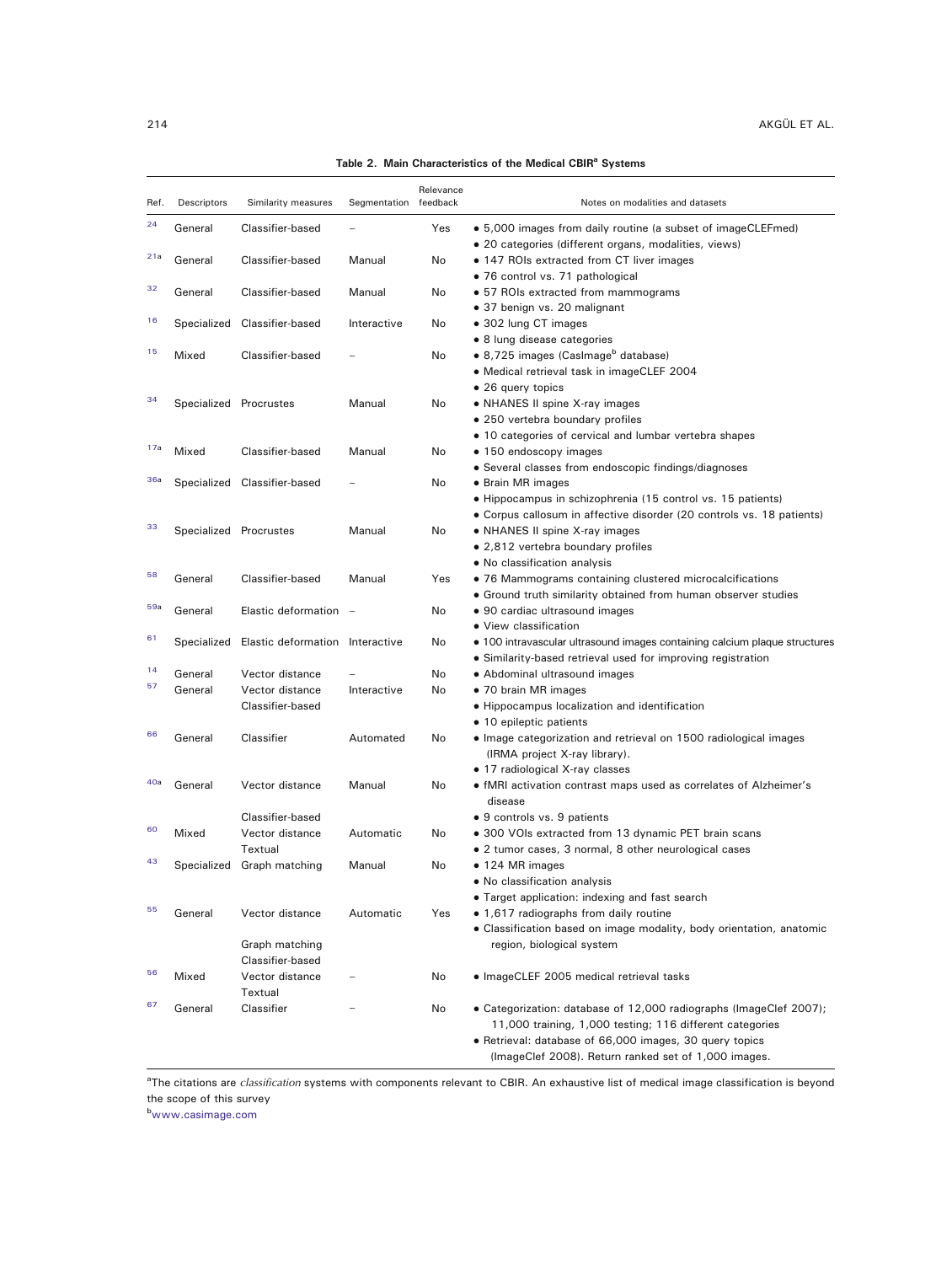founded assumption that the extraction of PBRs by automatic image segmentation techniques is difficult, if not impossible, the system lets the user delineate PBRs in lung images. The manually extracted regions are then characterized by their grayscale, texture, and shape attributes, which are organized based on their spatial location with respect to certain anatomical landmarks. The system proposed in  $43$  describes the images by the so-called attributed relational graphs (ARGs). In an ARG, the image regions are segregated by graph nodes and their spatial relationships are represented by edges between these nodes. As in  $^{16}$ , the regions of interest are extracted manually but they are not necessarily pathology bearing. Both nodes and edges are labeled by attributes corresponding to the properties of these regions and their relationships, respectively. The attributes can be derived from any type of the visual cues described above, e.g., texture properties, global geometric features of regions (e.g., size, roundness), or features specified in some transform domain (e.g., Fourier coefficients of the extracted region boundary). Typical attributes for the spatial relationships (the edges) can be the distance between two connected regions, their relative orientation, etc. Specialized descriptors are primarily employed with statistical classifiers, however in few cases these descriptors are also used with elastic deformation<sup>[61](#page-13-0)</sup> and graph matching-based<sup>43</sup> similarity analyses.

#### Similarity Measures

One of the biggest challenges in any CBIR system is how to define an appropriate measure assessing the similarity to be used for database indexing and/or similarity-based ranking of the retrieved images with respect to the query. A common and rather straightforward method is to employ vector distances in a high-dimensional normed vector space, commonly a Euclidean space, in which each image is represented with a point corresponding to its image descriptor/feature vector.  $14,40,55-57,60,62$  $14,40,55-57,60,62$  $14,40,55-57,60,62$  $14,40,55-57,60,62$ 

Procrustes methods are used when descriptors consist of landmark points, which usually delineate a shape boundary.  $33,34$  The shape of object is considered as a member of an equivalence class formed by removing the effects of translation, rotation, and isotropic scaling, collectively denominated as similarity transformations. Thus, the similarity between two shapes is defined up to a rigid body transformation (translation + rotation) and an isotropic scaling. It is possible to extend this notion of similarity to allow nonrigid deformations of the shapes such as via elastic matching methods as in  $59,61$ . In fact, approaches based on continuous (and even diffeomorphic) mappings are becoming increasingly popular in the medical domain.[49](#page-13-0)[,63](#page-14-0) Yet, elastic matching methods are more suitable for cases of abnormalities of overall size and/or shape of an organ, which limits their applicability to some extent.

Graph matching, as pointed out earlier, refers to a special class of similarity measurement that is only applicable when the image content is repre-sented by a graph.<sup>[43,55](#page-13-0)</sup> A graph is a natural way of representing features and their interrelations. For instance in  $\frac{55}{3}$  $\frac{55}{3}$  $\frac{55}{3}$ , the description (indexing) step uses the selected local features following the Blobworld approach, $^{64}$  $^{64}$  $^{64}$  which outputs a graph-based descriptor of the image. Each node of the graph represents an image region and the corresponding local features of that region are used as the attributes of the node. The similarity between the query and database images is computed by an attributed graph-matching scheme.<sup>[48](#page-13-0)</sup> Basically, a cost function is first evaluated between the graph nodes in terms of the distance between the attributes of the node. The minimum total cost over possible matchings, defined as the sum of the costs between matched nodes, serves as a similarity measure. Combinatorial algorithms and/or continuous relaxation schemes can then be used to find a pairwise matching of the nodes by (approximately) minimizing the total cost.

In contrast to the above methods that directly measure the similarity in terms of image information alone, classifier-based similarity measures use the classification of a query image with respect to a fixed set of predetermined labels to assess similarity.[15](#page-12-0)–[17,21,24](#page-12-0)[,32,36,40,55,57,58](#page-13-0) Statistical classifiers need to be pretrained. The membership of the query image to each class is usually used as a feature set representing the image content. However, classifiers can also be used as a preprocessing step to narrow the search space in CBIR systems. For example, in  $55$ , the classifier serves as an automatic medical image annotation tool on its own. It can thus be used to retrieve similar images on a coarse level, e.g., a lung CT would retrieve other lung CT images in the database.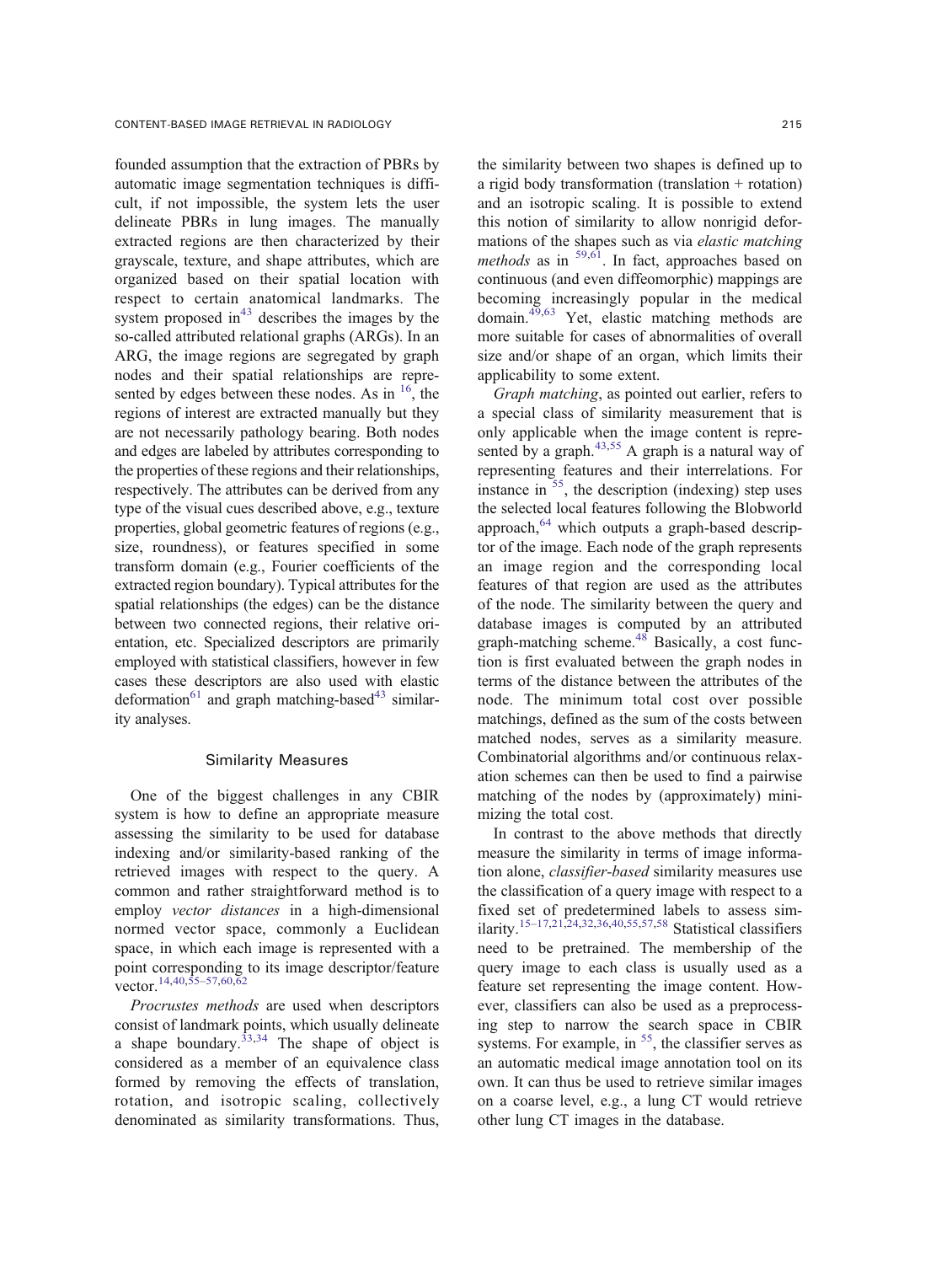<span id="page-8-0"></span>Textual similarity measures refer to the common text-based query/retrieval scheme. They can be applied to CBIR through the use of manual/ automatic annotations represented as  $words.<sup>56,60</sup>$  $words.<sup>56,60</sup>$  $words.<sup>56,60</sup>$ The burden of manual annotations may be an obstacle in their wide-spread use. Accordingly, automatically obtaining medical annotations would thus be of significant importance. In fact, the medical image annotation track in ImageCLEFmed [\(http://www.imageclef.org/;](http://www.imageclef.org) [http://ir.ohsu.edu/](http://ir.ohsu.edu/image/) [image/\)](http://ir.ohsu.edu/image/), organized as part of the Cross Language Evaluation Forum (CLEF; [http://www.clef-campaign.](http://www.clef-campaign.org/) [org/\)](http://www.clef-campaign.org/) since 2004, serves as a benchmarking platform to streamline the research on medical image annotation.

#### **Segmentation**

Segmentation is a key preprocessing step in CBIR systems that describe the image content through regions of interest. The goal is to identify the semantically meaningful regions/objects within an image. Several methods have employed manual segmentation to rule out retrieval errors due to wrong segmentation.<sup>[17,21,](#page-12-0)[32](#page-13-0)–[34,40,43](#page-13-0),[58](#page-13-0)[,65](#page-14-0)</sup> However, despite its advantages, manual segmentation is a tedious task limiting the usability of CBIR systems. This has lead to the development of semi-automatic<sup>[16,](#page-12-0)[57,61](#page-13-0)</sup> and *automatic*<sup>[55,60](#page-13-0)</sup> segmentation algorithms to extract the regions of interest. In semiautomatic methods, an initial segmentation usually in the form of boundary delineation is provided by the user. The segmentation is iteratively refined and the user can intervene between iterations by correcting the boundaries if they tend to move away from the desired solution. Yet, some systems preferred to design segmentation-free image descriptors to avoid the complications due to imperfect segmentation.<sup>[14,15,24](#page-12-0)[,36,38,56,59](#page-13-0)</sup>

## Relevance Feedback

A promising technique to fill the semantic gap in the medical CBIR systems is to adopt an expertin-the-loop approach. This refers to integrating the physician's high-level expert knowledge into the retrieval process by acquiring his/her relevance judgments regarding a set of initial retrieval results.[24,](#page-12-0)[55,58](#page-13-0) A relevance judgment is taskdependent. For instance, an image can be relevant to a certain query in terms of its modality, or the

anatomical region that it belongs to, or the disease that it depicts, etc. These judgments, provided in the form of discrete labels or ordinal/continuous ratings, are used in a statistical learning algorithm to obtain an iteratively refined similarity measure, which is expected, at the end of the search, to become more suitable for a particular search task, e.g., finding all images of a particular organ or retrieving all cases related to a certain disease.

## **Performance**

A comparative assessment of the performances of the reviewed medical CBIR systems is not possible as not only their application domains (imaging modalities that the systems are built for) differ, but also there is a lack of common database to evaluate different systems. The ImageCLEFmed, as mentioned earlier, is one of the few (if not the single) platform to evaluate and compare different systems. The IRMA,  $55$  the medGIFT,  $56$  and the  $VisMed<sup>15</sup>$  $VisMed<sup>15</sup>$  $VisMed<sup>15</sup>$  projects are participants of Image-CLEFmed. The evaluation protocols are largely influenced by the tasks addressed by the IRMA system that mainly targets modality and body part similarity-based retrieval ([http://www.imageclef.](http://www.imageclef.org/) [org/;](http://www.imageclef.org/) [http://ir.ohsu.edu/image/;](http://ir.ohsu.edu/image/) [http://www.clef](http://www.clef-campaign.org/)[campaign.org/\)](http://www.clef-campaign.org/). Objective evaluation is even more challenging for the retrieval systems based on patient/case similarity as there is currently no consensus on how to rate the case similarity even manually. Consequently, task specific evaluation platforms are required rather than a generic approach.

## CHALLENGES AND OPPORTUNITIES FOR CBIR IN RADIOLOGY

In a typical CBIR system (e.g., in multimedia), subtle differences between images are considered as irrelevant for matching, as such, they are often ignored. On the contrary, in medical images such subtle differences can be highly relevant for diagnosis. Thus one of the challenges differentiating radiology CBIR from general purpose multimedia applications is the granularity of classification; this granularity is closely related to the level of invariance that the CBIR system should guarantee. Consequently, CBIR systems in radiology should, at minimum, capture fine details of the image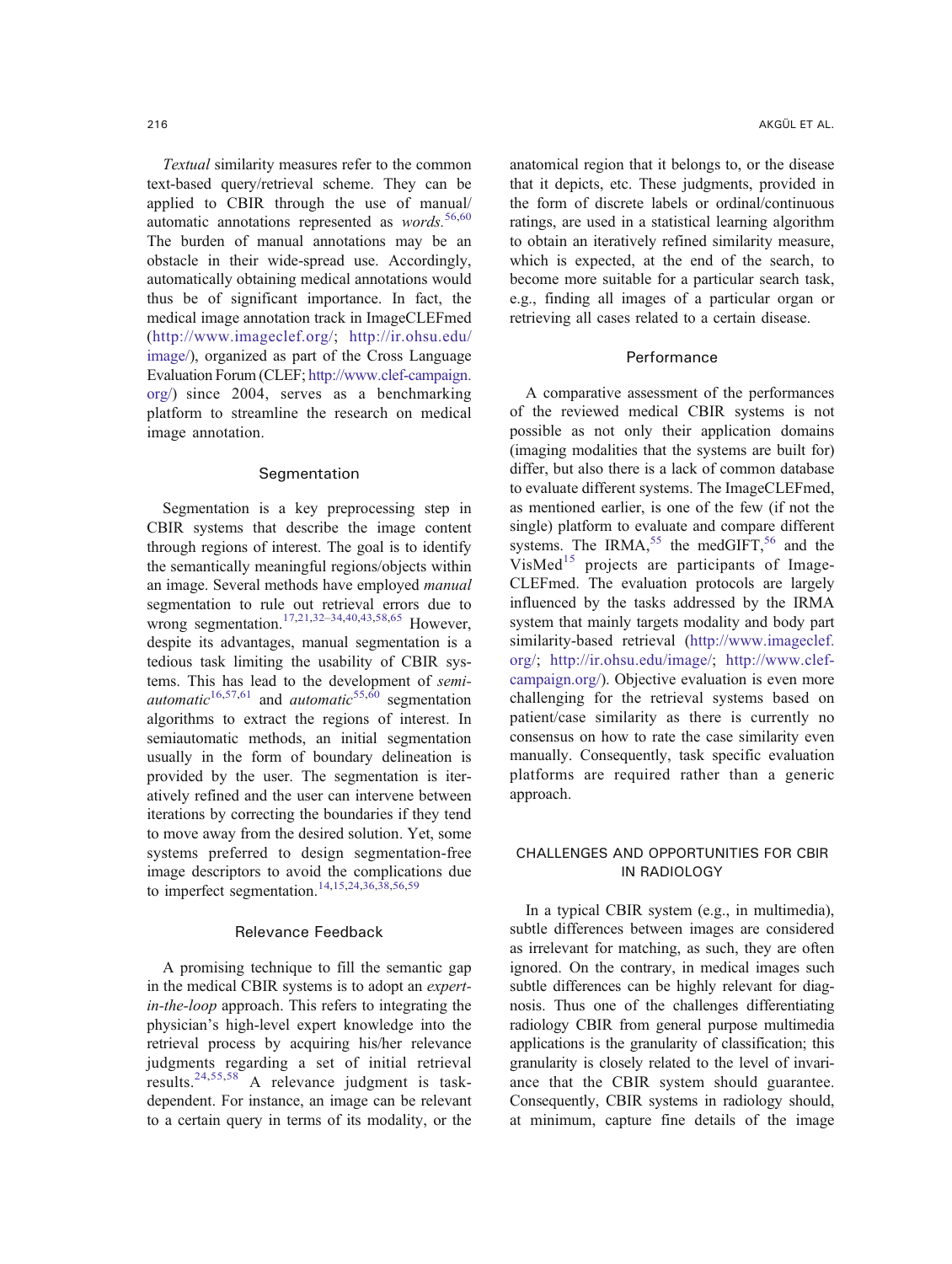content, particularly because they are related to diagnostic features used by humans in unassisted diagnosis. In addition, computer-derived features that may not be easily discerned by humans may also be useful. $68$  The sheer breadth of imaging findings is a major challenge, as "diseases" are depicted differently by different modalities, they affect a number of organs and tissues, and the findings themselves are highly varied. For example, some tumors are discrete masses while some are poorly defined and infiltrative. Entire organs may be abnormal due to diffuse disease, such as in cirrhosis or leukemia; and some clinically important features only manifest as abnormalities of overall size or shape of an organ or organ part (e.g., the hippocampus in epilepsy), without changing aspects of the image. For human image interpretation, several image features stand out as likely to be the most relevant, though the relative importance of features will vary across modality and disease targets. Some of the key features include lesion shape, boundaries, density or intensity, presence or absence of enhancement with intravenous contrast material, texture, and whether a lesion is solitary or multiple.

The rich and varied information content in medical images and their implicit knowledge about anatomic structures is not leveraged in image-only approaches to CBIR. Many image search methods in fields other than medicine use index terms (metadata) associated with the images, rather than the image data alone. $69,70$  The latter type of image search is based on semantics (i.e., meaning) as described by annotations. The class of metadata used in retrieval can be extended to include nonimage data such as laboratory reports, physiological measurements, etc., which are used routinely by radiologists in providing their interpretations, but are widely ignored in current CBIR systems. This domain-specific metadata largely depends on the radiologists' observations. The current approach to representing these observations/interpretations is unstructured free text reports. Searches based on these reports are limited because there is no enforcement of controlled terminology, and the linkages between image content and report text are loose or nonexistent. Consequently, efficient and effective annotation tools are needed to generate such image metadata. Nonimage clinical data are stored in electronic medical record (EMR) systems. Such data, when linked to images, can be used to associate

PACS data with corresponding EMR, hence the full potential of compound image and metadata approaches could be exploited. In fact, given the complexity of medical images themselves and the richness of the associated metadata, a combined approach is likely to be advantageous. Including both semantic and pixel content would help identify not only similar images, structures, or lesions, but also find these within similar patients and clinical situations.

Several attempts have been made to establish the connection between the visual content and domain-specific semantic content in medical images. One notable example is the Essence framework, $^{71}$  $^{71}$  $^{71}$  serving as a knowledge repository and exchange platform for medical image databases. In Essence, visual abnormalities and pathologies are extracted and mapped to physician-defined semantic terms using a shared ontology based on the common knowledge from expert radiologists and information from medical references. The system is also capable of refining the shared ontology by adapting the assignment of semantic terms to image features based on individuals' preferences. Closely related examples include the retrieval strategy adopted in the medGIFT project,<sup>56</sup> employing purely text-based schemes for image retrieval, and the VisMed approach, $15$ which extracts vocabularies of meaningful medical terms associated with visual appearance from image samples (see "[Challenges and Opportunities](#page-8-0) [for CBIR in Radiology](#page-8-0)" section), thus providing a mapping from visual feature space to semantic terms. Controlled terminologies such as  $RadLex<sup>72</sup>$  $RadLex<sup>72</sup>$  $RadLex<sup>72</sup>$ have recently been developed, and work is underway to create tools to enable semantic annotation of images using ontologies.<sup>73</sup> The emergence of these technologies provides an opportunity to enhance CBIR systems with richer descriptions of images. A system that attempts at combining nonimage clinical data and image data in a real patient-analysis scenario is the Advanced Analytics for Information Management (AALIM) system[.74](#page-14-0) AALIM is a novel multimodal decision support system that seamlessly extracts, analyzes, and correlates information from patient's EMRs for purposes of decision support. Since health records today have become multimodal, including images, video, text, and charts, AALIM analyzes multiple modalities to identify similar patient records. Current work in AALIM has focused on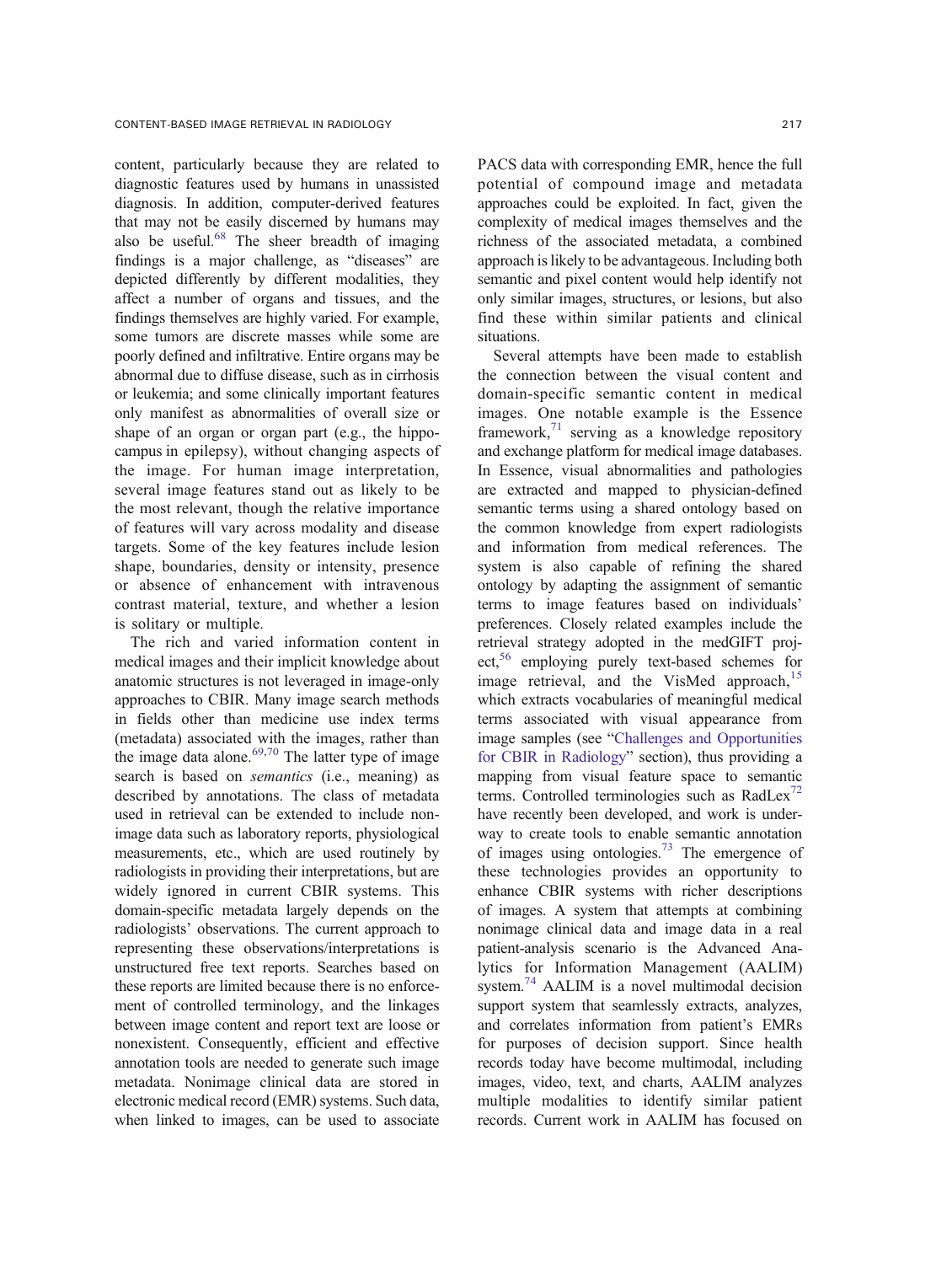<span id="page-10-0"></span>the domain of cardiology. Sophisticated feature extraction and search techniques have been developed to extract structured data from a database (demographics, diagnosis codes, vitals, medications), as well as information from free text (cardiology reports), graphical data (EKG waveforms), and imaging studies (ultrasound videos).<sup>[74](#page-14-0)–[77](#page-14-0)</sup> Similar patients are then found based on fusion of information across the multimodal sources. Cohorts of patients with the same condition are extracted from large patient archives, matched on demographics and comorbidities.

We believe that a combination of image-based and metadata-based retrieval will perform much better than either independently, and eventually can help overcome many of the obstacles preventing CBIR from being clinically useful. This is much easier said than done. The image content itself has been extensively studied and ultimately contains a fixed amount of information. Basic metadata is easily linked to the images from clinical information or the DICOM header, such as imaging technique, patient age, weight, and gender. Moving further, there is an enormous amount of (potentially) relevant metadata that can be used to augment the image content itself. This may include structured image descriptors provided by radiologists, laboratory data, pathology, genetic profile, detailed clinical history, family history, and physical exam findings. Such a multidimensional database extends the concept of "image" retrieval to a much broader "case" retrieval, wherein each patient along with their images and associated metadata represents a building block of the database.

If each image-based and metadata approaches are challenging enough in isolation, an integrated system may seem intractable, even grandiose. Content representation becomes complex in dealing with image data itself, mathematical representations of the data, and semantic bridges to visual cues. Nonimage metadata may be text based, alpha-numeric (e.g., lab data), or more complex and multidimensional itself (e.g., pathology results, genetic profiles). Inevitably, the (content) representation in this vast case space has to be heterogeneous, yet represented faithfully in a database.

Beyond data collection and storage, a casebased system increases markedly the complexity of making similarity measurements between cases. Here, the major challenge is to combine different types of information in a single and continuous

case similarity metric. A useful metric should (a) be continuous as no two cases are the same, thus the similarity measurement cannot be viewed as a classification task, (b) be able to handle the significant differences between types of information, such as scale differences between alpha-numeric features and continuous vs. discrete (e.g. class labels) features, (c) be able to deal with missing data which is expected to be a frequently seen problem due to the high dimensionality of the case space, and (d) should define a convex case space (i.e., case space should be defined as a manifold within the multidimensional feature space).

## STRATEGIES FOR MOVING FORWARD IN THE NEXT DECADE

CBIR in general has advanced considerably on the heels of the dramatic proliferation of digital media, search technology, and the Internet. Much of what has been learned for nonmedical applications can be ported to the medical domain. Medical images contain varied, rich, and often subtle features that are important clinically and that separate this domain from multimedia applications. We believe that with coordinated efforts and a long-range view, current and future technology will fully enable a system integrating pixel- and metadata-based retrieval of similar images which can then be leveraged for diagnostic decision support. With the appropriate selection of clinically relevant disorders and engagement of front line radiologist users, significant advances in medicine and health can be achieved in the next decades. Progress towards clinically useful CBIR in radiology will require a broad-based and multidisciplinary approach. We propose the following guiding principles as a framework for future work:

■ Focus on clinical importance. The disorders targeted should be those with a significant impact on human health, such as oncology, wherein improvements in imaging diagnosis and monitoring would be expected to improve treatment outcomes. In that sense, early detection of a disease is a real priority. Furthermore, disorders should be common enough that centers can collect large amounts of data in a reasonable time frame. ■ Focus on areas where current imaging

methods are imperfect. While imaging technol-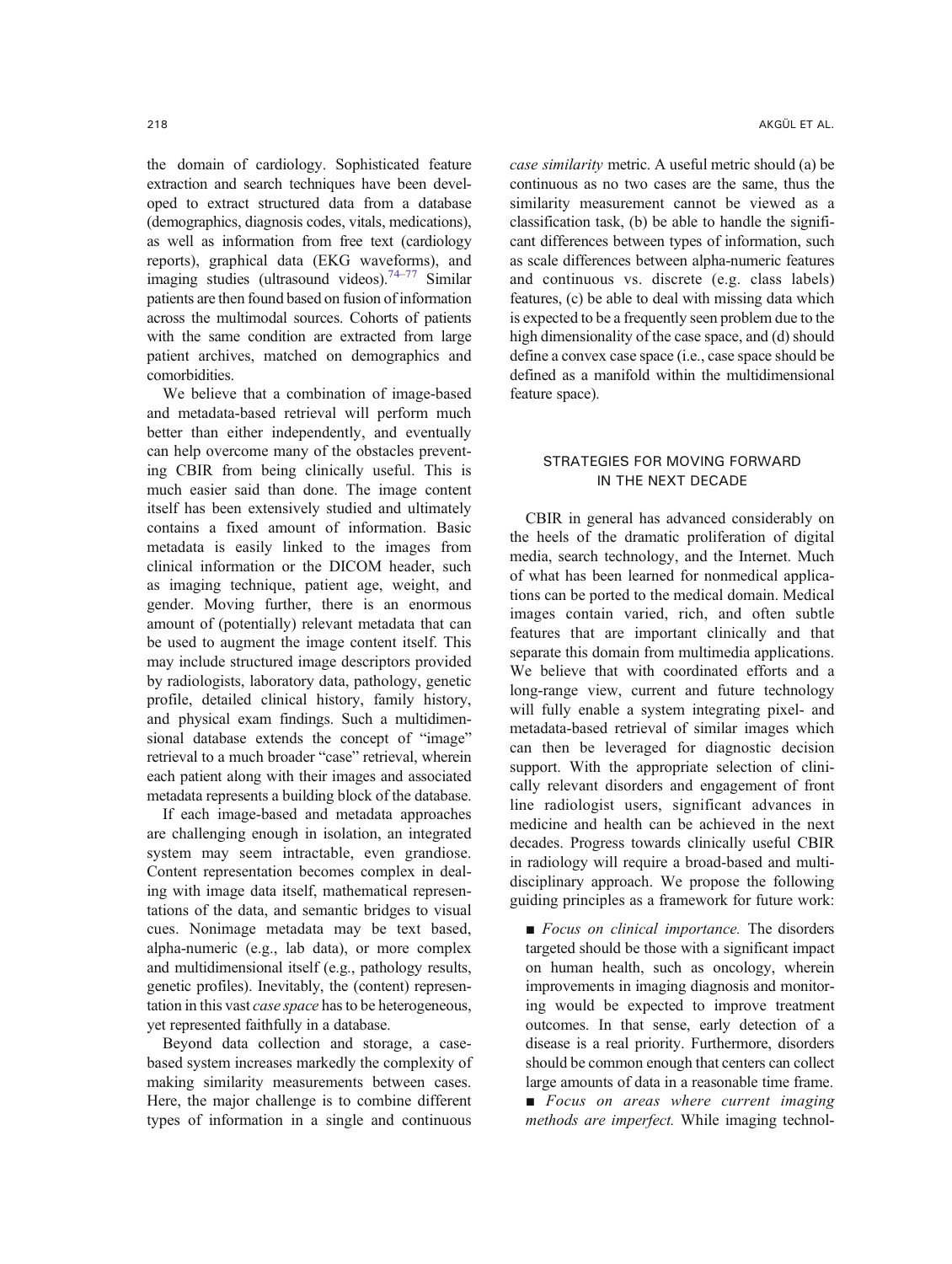<span id="page-11-0"></span>ogy itself will continue to improve, areas in which imaging results are inaccurate or ambiguous, such as early detection of hepatocellular carcinoma, should be of high priority.

■ *Create tools for data collection*. Fortunately, computer hardware and storage are no longer barriers to creation of large repositories of data. However, data must be entered systematically and efficiently to achieve collections with millions of images. Automation of segmentation (if needed) or interactive tools requiring minimal user input will be critical. Taking advantage of clinical PACS as the starting point of data collection will also be critical for scaling. Simple text entry or voice-activated tools that map to structured lexicons such as RadLex will be enabling.

■ *Facilitate data sharing*. The creation of large databases will be a key for this effort. Hosting institutions or Federal agencies such as NCI may serve as data centers, assuming all personal health identifiers are scrubbed from case material. Grid or cloud architecture would allow data centers to interconnect. Expertise with networking and database engineering will be necessary. ■ Leverage image processing expertise. The vast amounts of knowledge in existence should be leveraged to optimize pixel level analysis and

constructions of mathematical representations of the data. Not only single images, but volumetric data and temporal data should be represented.

■ Leverage bioinformatics developments. The variety of data types and complex database structures will require specific focus on how to efficiently and effectively search for similarities. This must not just address clinically suspected correlations within the data, but enable discovery of unexpected relationships that may prove to be clinically useful. This expertise is currently being developed in the bioinformatics communities and consists of supervised and unsupervised learning techniques for understanding complex multidimensional data.

■ Use composite image features and metadata together whenever possible. As we emphasized in "[Challenges and Opportunities for CBIR in](#page-8-0) [Radiology](#page-8-0)" section, the joint use of visual information in the form of image descriptors and all nonvisual metadata to construct medical cases, which are composite entities by themselves, is one of the essential directions to follow for CBIR to be truly beneficial in medical decision support systems. This integrated data use policy also applies to the choice of image descriptors to employ in a medical CBIR system. One type of image descriptor is extremely unlikely to resolve all the semantic ambiguities inherent to the medical domain. As such, a rich set of image descriptors and metadata should be integrated to augment each other whenever possible.

## CONCLUSIONS

This survey has focused on the CBIR applications in medical domain, with a review of state-ofthe-art approaches, discussion of challenges and opportunities in the medical domain, and speculations for future research.

From a technical perspective, we have put forward the diversity of the proposed solutions for image description and similarity assessment techniques that are considered as the two fundamental components of a CBIR system. The majority of the medical CBIR systems have emerged as adaptations of the multimedia CBIR systems, basic technologies of which are discussed in "[Current CBIR Technology](#page-1-0)" section. The medical CBIR approaches reviewed in "[State-of](#page-5-0)[the-Art Medical CBIR Systems](#page-5-0)" section reflect the continued efforts of researchers working at the crossroads of visual content analysis and medical imaging in order to adapt existing CBIR techniques and to develop dedicated approaches that take into account the special aspects of the radiology domain. However, due to the diversity of medical image content in terms of modalities, human anatomy and diseases as well as the challenges specific to medical domain as compared to the multimedia applications, this diversity is expected to increase even further to meet the requirements of different subdomains within medicine.

Our analysis of state-of-the-art medical CBIR systems has shown that despite the progress in image description and similarity analysis, medical image segmentation remains as a formidable challenge as in other visual domains. Most of the approaches resort to semiautomatic or manual methods. This not only limits the development of more effective solutions for automated and objective analyses of anatomical structures and/or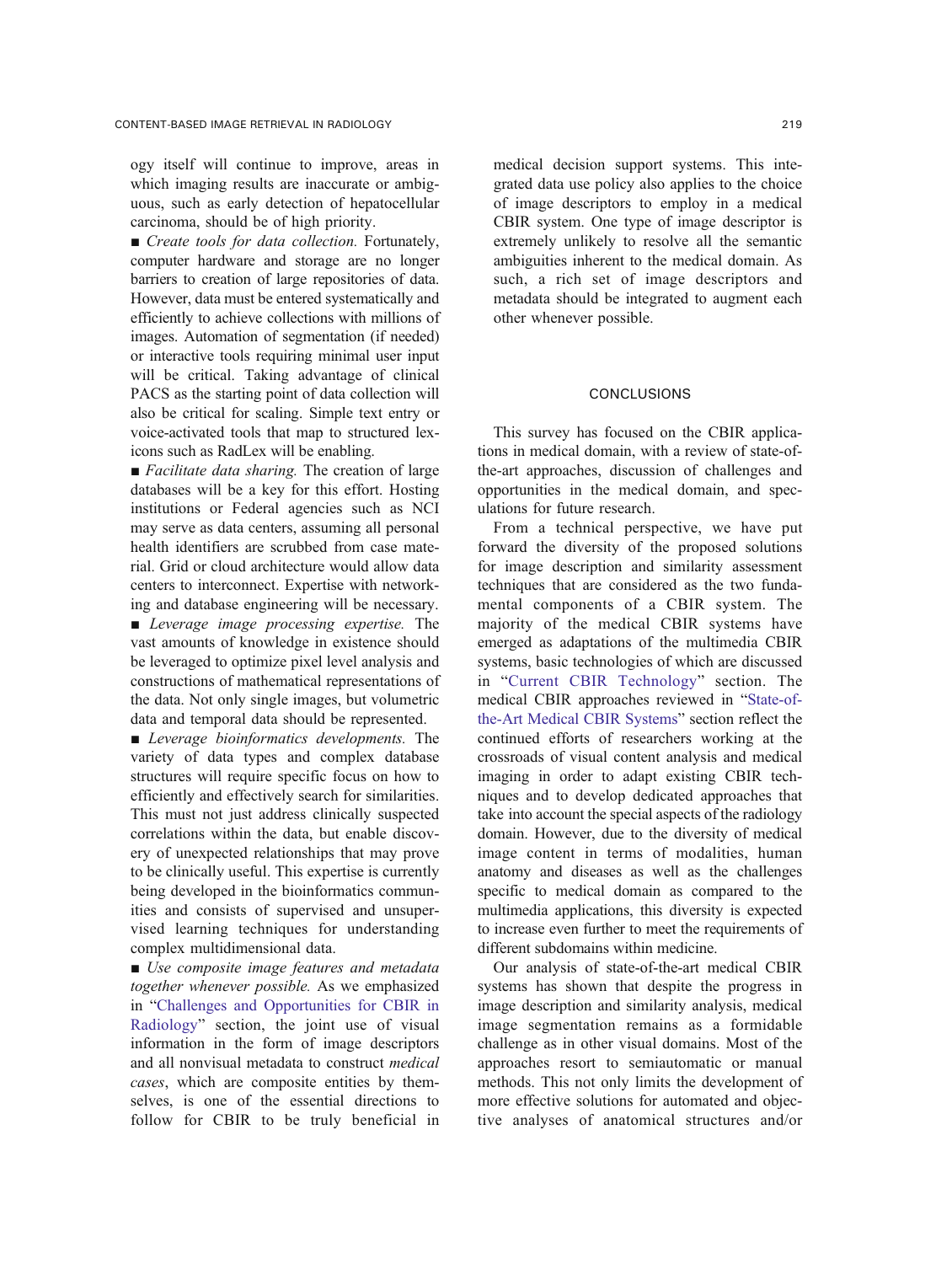<span id="page-12-0"></span>abnormalities but also adversely affects the scalability of the proposed systems. Another challenge is the lack of large verified datasets for reliable benchmarking, especially for systems having diagnostic purposes. Performance evaluations are usually carried out using a handful of examples, which further delays the adoption of medical CBIR systems in clinical routines.

In "[Challenges and Opportunities for CBIR in](#page-8-0) [Radiology](#page-8-0)" section, we have focused on other challenges that concern the inherent variability in imaging findings. While computer-driven image descriptors and similarity analyses can help reduce the variability, it can be conjectured that imageonly approaches have limited resolving power especially for diagnostic purposes. Medical diagnosis is a complex process that should also take into account the rich and varied metadata, patient history, and other relevant (not necessarily visual) information. Accordingly, a medical retrieval system should extend its scope in the type of information it uses and be able to seamlessly incorporate such information. We have conceptualized this data integration problem as finding mixed descriptors and similarity measures on a conceptual *case space* rather than an image-only space. Should appropriate information processing technologies be developed, the information diversity in medicine is not necessarily a curse but may be an opportunity.

Finally, in "[Strategies for Moving Forward in](#page-10-0) [the Next Decade](#page-10-0)" section, we have drawn attention on operational issues in medical CBIR and proposed strategies to tackle them. We believe and hope these guiding principles would help researchers, in this fast growing field, build more useful and reliable medical search/retrieval systems.

#### ACKNOWLEDGMENTS

This work has partly been supported by NIH CA72023 and TÜBİTAK KARİYER-DRESS (104E035).

#### **REFERENCES**

1. Rubin GD: Data explosion: the challenge of multidetector-row CT. Eur J Radiol 36(2):74–80, 2000

2. Siegle RL, et al: Rates of disagreement in imaging interpretation in a group of community hospitals. Acad Radiol 5(3):148–154, 1998

3. Barlow WE, et al: Accuracy of screening mammography interpretation by characteristics of radiologists. J Natl Cancer Inst 96(24):1840–1850, 2004

4. McDonald CJ: Medical heuristics: the silent adjudicators of clinical practice. Ann Intern Med 124:56–62, 1996

5. Doi K: Computer-aided diagnosis in medical imaging: historical review, current status and future potential. Comput Med Imaging Graph 31(4–5):198–211, 2007

6. Burnside ES, et al: Bayesian network to predict breast cancer risk of mammographic microcalcifications and reduce number of benign biopsy results: initial experience. Radiology 240(3):666–673, 2006

7. Rubin DL, Burnside ES, Shachter R: A Bayesian Network to assist mammography interpretation. In: M.L. Brandeau, F.S. F, and W.P. Pierskalla, Eds. Operations Research and Health Care. Kluwer Academic Publishers: Boston, 2004, pp 695–720

8. Kahn CE: Artificial intelligence in radiology: decision support systems. Radiographics 14:849–861, 1994

9. Datta R, et al: Image retrieval: ideas, influences, and trends of the new age. ACM Comput Surv 40(2), 2008

10. Muller H, et al: A review of content-based image retrieval systems in medical applications—clinical benefits and future directions. Int J Med Informatics 73(1):1–23, 2004

11. Smeulders AWM, et al: Content-based image retrieval at the end of the early years. IEEE Trans Patt Anal Mach Intell 22 (12):1349–1380, 2000

12. Swain MJ, Ballard DH: Color indexing. Int J Comput Vis 7(1):11–32, 1991

13. Comaniciu D, Meer P, Foran DJ: Image-guided decision support system for pathology. Mach Vis Appl 11(4):213–224, 1999

14. Kwak DM, et al: Content-based ultrasound image retrieval using a coarse to fine approach. Ann N Y Acad Sci 980:212–224, 2002

15. Lim J, Chevallet J-P: Vismed: A visual vocabulary approach for medical image indexing and retrieval. in Second Asia Information Retrieval Symposium. 2005. Jeju Island, Korea

16. Shyu CR, et al: ASSERT: a physician-in-the-loop content-based image retrieval system for HRCT image databases. Comput Vis Image Underst 75(1/2):111–132, 1999

17. Cauvin JM, et al: Computer-assisted diagnosis system in digestive endoscopy. IEEE Trans Inf Technol Biomed 7 (4):256–262, 2003

18. Güld MO, et al: Content-Based Retrieval of Medical Images by Combining Global Features. Accessing Multilingual Information Repositories. in Accessing Multilingual Information Repositories. 2005: Springer LNCS 4022

19. Lubbers K, et al: A Probabilistic Approach to Medical Image Retrieval, in Multilingual Information Access for Text, Speech and Images. Springer Berlin, 2005, pp 761–772

20. Doyle S, et al: Using manifold learning for content-based image retrieval of prostate histopathology. in MICCAI 2007 Workshop on Content-Based Image Retrieval for Biomedical Image Archives. Brisbane, Australia, 2007

21. Gletsos M, et al: A computer-aided diagnostic system to characterize CT focal liver lesions: design and optimization of a neural network classifier. IEEE Trans Inf Technol Biomed 7 (3):153–162, 2003

22. Zhu H, et al: A new local multiscale Fourier analysis for medical imaging. Med Phys 30:1134–1141, 2003

23. Oliveira MC, Cirne W, Marques PDA: Towards applying content-based image retrieval in the clinical routine. Future Gener Comput Syst 23(3):466–474, 2007

24. Rahman M, Bhattacharya P, Desai BC: A framework for medical image retrieval using machine learning and statistical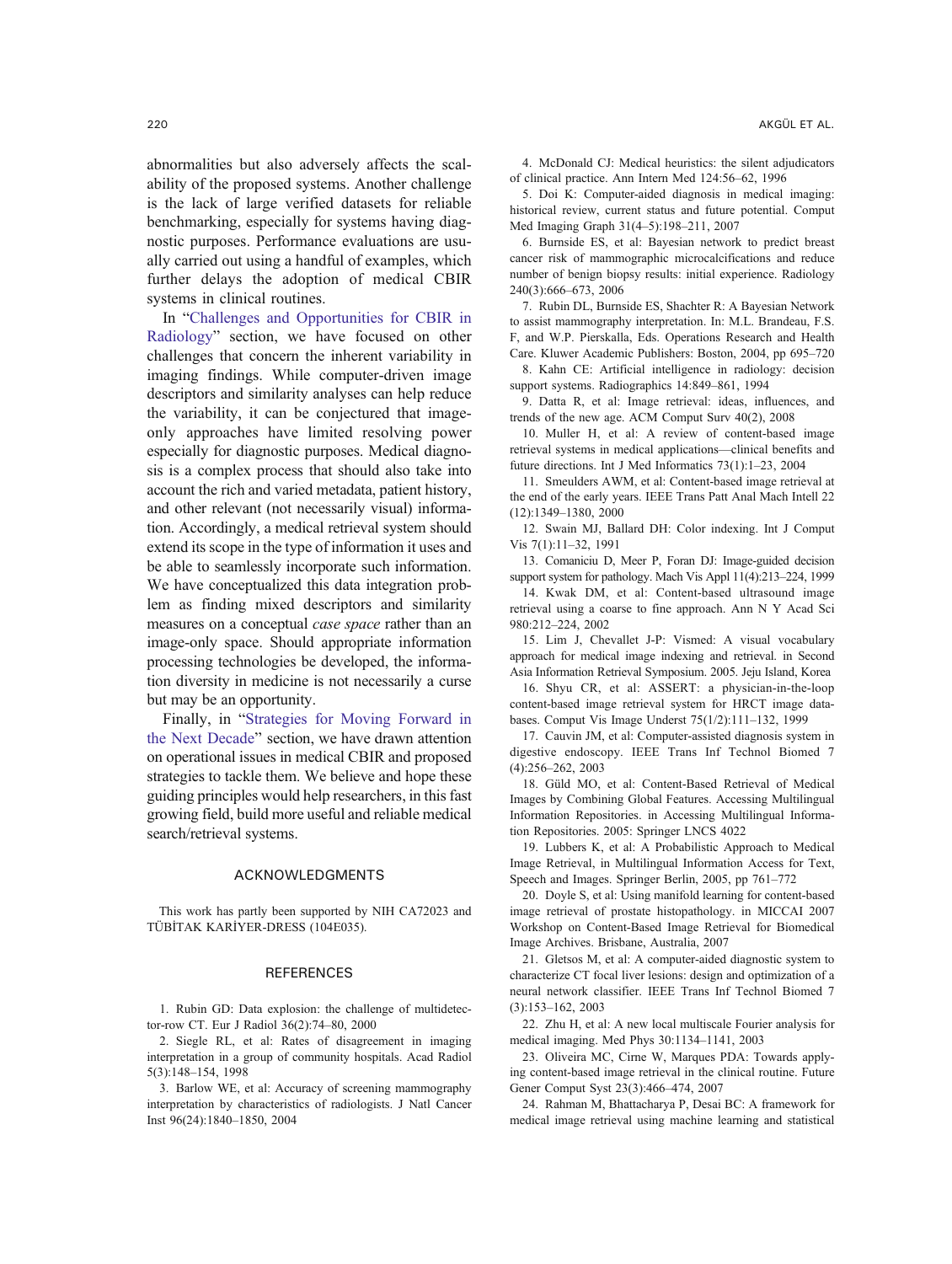#### <span id="page-13-0"></span>CONTENT-BASED IMAGE RETRIEVAL IN RADIOLOGY 221

similarity matching techniques with relevance feedback. IEEE Trans Inf Technol Biomed 11(1):58–69, 2007

25. Mao J, Jain AK: Texture classification and segmentation using multiresolution simultaneous autoregressive models. Pattern Recogn 25(2):173–188, 1992

26. Iqbal Q, Aggarwal JK: Combining structure, color and texture for image retrieval: a performance evaluation. in International Conference on Pattern Recognition (ICPR). Quebec City, Canada, 2002

27. Belongie S, Malik J, Puzicha J: Shape matching and object recognition using shape contexts. IEEE Trans Pattern Anal Machine Intelligence 24(4):509–522, 2002

28. Akgul CB, et al: 3D model retrieval using probability density-based shape descriptors. IEEE Trans Pattern Anal Machine Intelligence 31(6):1117–1133, 2009

29. Gokturk SB, et al: A statistical 3-D pattern processing method for computer-aided detection of polyps in CT colonography. IEEE Trans Med Imag 20(12):1251–1260, 2001

30. Yoshida H, Nappi J: Three-dimensional computer-aided diagnosis scheme for detection of colonic polyps. IEEE Trans Med Imag 20(12):1261–1274, 2001

31. Rubin GD, et al: Pulmonary nodules on multi-detector row CT scans: performance comparison of radiologists and computer-aided detection. Radiology 234(1):274–283, 2005

32. Alto H, Rangayyan RM, Desautels JEL: Content-based retrieval and analysis of mammographic masses. Journal of Electronic Imaging 14(2):1–17, 2005

33. Qian XN, Tagare HD: Optimal embedding for shape indexing in medical image databases. in Medical Image Computing and Computer-Assisted Intervention (MICCAI). 2005

34. Antani S, et al: Evaluation of shape similarity measurement methods for spine X-ray images. J Vis Commun Image Represent 15(3):285–302, 2004

35. Balmachnova E, et al: Content-based image retrieval by means of scale-space top-points and differential invariants. in MICCAI 2007 Workshop on Content-based Image Retrieval for Biomedical Image Archives. Brisbane, Australia, 2007

36. Golland P, et al: Detection and analysis of statistical differences in anatomical shape. Med Image Anal 9(1):69–86, 2005

37. Bansal R, et al: Statistical analyses of brain surfaces using Gaussian random fields on 2-D manifolds. IEEE Trans Med Imaging 26(1):46–57, 2007

38. Toews M, Arbel T: A statistical parts-based model of anatomical variability. IEEE Trans Med Imag 26(4):497–508, 2007

39. Wang JZ: Pathfinder: multiresolution region-based searching of pathology images using IRM. in AMIA Symp. 2000

40. Pokrajac D, et al: Applying spatial distribution analysis techniques to classification of 3D medical images. Artif Intell Med 33(3):261–280, 2005

41. Nielsen J, Nelson M, Liu L: Image-matching as a medical diagnostic support tool (DST) for brain diseases in children. Comput Med Imaging Graph 29(2/3):195–202, 2005

42. Sasso G, et al: A visual query-by-example image database for chest CT images: potential role as a decision and educational support tool for radiologists. J Digit Imaging 18 (1):78–84, 2005

43. Petrakis EGM, Faloutsos C, Lin KI: ImageMap: an image indexing method based on spatial similarity. IEEE Trans Knowl Data Eng 14(5):979–987, 2002

44. Shantanu HJ, Washington M: Statistical shape analysis: clustering, learning, and testing. IEEE Trans Pattern Anal Mach Intell 27(4):590–602, 2005

45. Tong L, Hongbin Z: Riemannian manifold learning. IEEE Trans Pattern Anal Mach Intell 30(5):796–809, 2008

46. Zhang J, et al: Object representation and recognition in shape spaces. Pattern Recogn 36(5):1143–1154, 2003

47. Rubner Y, Tomasi C, Guibas LJ: The earth mover's distance as a metric for image retrieval. Int J Comput Vis 40 (2):99–121, 2000

48. Bunke H, Irniger C, Neuhaus M: Graph Matching— Challenges and Potential Solutions, in Image Analysis and Processing–ICIAP 2005, 2005, pp 1–10

49. Glaunès J, et al: Large deformation diffeomorphic metric curve mapping. Int J Comput Vis 80(3):317–336, 2008

50. Veltkamp RC: Shape matching: similarity measures and algorithms. in Shape Modeling and Applications, SMI 2001 International Conference on, 2001

51. Akgül CB, et al: Similarity learning for 3D object retrieval using relevance feedback and risk minimization. To appear in Int. Journal of Computer Vision, 2010

52. Rahmani R, et al: Localized content-based image retrieval. IEEE Trans Pattern Anal Mach Intell 30(11):1902–1912, 2008

53. Rui Y, et al: Relevance feedback: a power tool for interactive content-based image retrieval. IEEE Trans Circuits Syst Video Technol 8(5):644–655, 1998

54. Tao D, et al: Asymmetric bagging and random subspace for support vector machines-based relevance feedback in image retrieval. IEEE Trans Pattern Anal Mach Intell 28(7):1088– 1099, 2006

55. Keysers D, et al: Statistical framework for model-based image retrieval in medical applications. J Electron Imaging 12 (1):59–68, 2003

56. Müller H, et al: The Use of MedGIFT and EasyIR for ImageCLEF 2005. in Accessing Multilingual Information Repositories. 2005: Springer LNCS 4022

57. Mohammad-Reza S, et al: Content-based image database system for epilepsy. Comput Methods Programs Biomed 79 (3):209–226, 2005

58. El-Naqa I, et al: A similarity learning approach to content-based image retrieval: application to digital mammography. IEEETransactions On Medical Imaging 23(10):1233– 1244, 2004

59. Aschkenasy VS, et al: Unsupervised image classification of medical ultrasound data by multiresolution elastic registration. Ultrasound Med Biol 32(7):1047–1054, 2006

60. Kim J, et al: A new way for multidimensional medical data management: Volume of interest (VOI)-based retrieval of medical images with visual and functional features. IEEE Trans Inf Technol Biomed 10(3):598–607, 2006

61. Amores J, Radeva P: Registration and retrieval of highly elastic bodies using contextual information. Pattern Recognit Lett 26(11):1720–1731, 2005

62. Chin Y, et al: An automatic liver segmentation initialization information retrieval strategy for a CBIR followed by a new liver volume segmentation method for CT and MRI image datasets. in MICCAI 2007 Workshop on Content-based Image Retrieval for Biomedical Image Archives. 2007. Brisbane, Australia